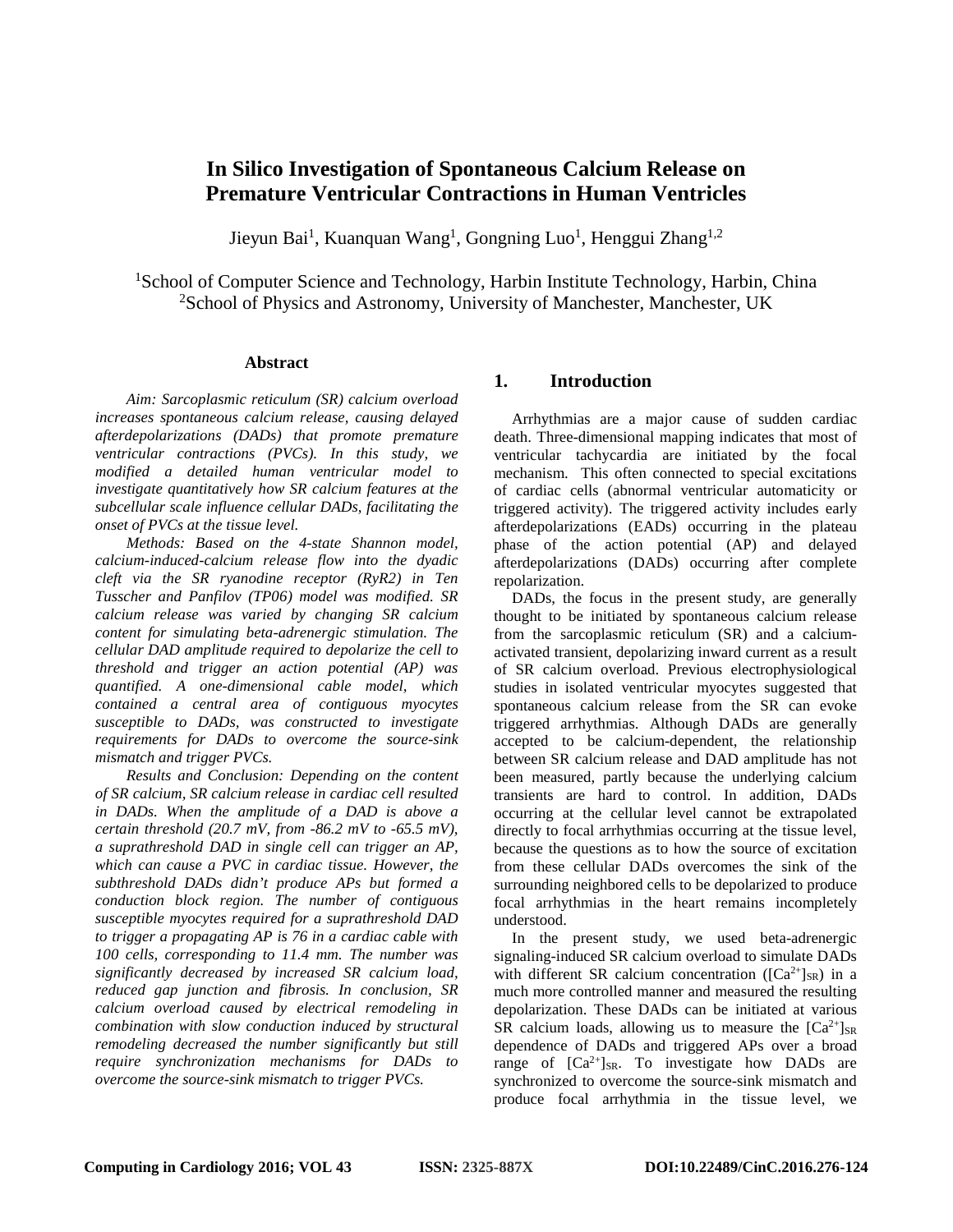constructed a mathematical model to determine whether spontaneous calcium release produces spatiotemporal synchronization of DADs and to examine cell-cell uncoupling on the induction of focal arrhythmia.

The goals of the present study are measure, (1) the quantitative relationship between the amount of SR calcium release and the amplitude of DADs, (2) the amount of SR calcium release required to reach threshold for an AP, (3) the specific contributions of SR calcium release and cell-cell uncoupling that cause focal arrhythmias, and (4) the effect of source-sink interactions on the induction of focal arrhythmia. The results provide the quantitative data on the basis of DADs and focal arrhythmia in human ventricles.

#### **2. Method and material**

### **2.1. Action potential model**

A one-dimensional (1D) human ventricular model was developed based on the ten Tusscher and Panfilov (TP06) ventricular cell model. Some parameters were modified to simulate SR calcium overload.

Since according to ten Tusscher *et al.*, *IY, base* is basal flow without calcium/calmodulin-dependent protein kinase II (CaMKII) activation, then:

$$
I_i = G_i \times m_i \times n_i \times (V - V_{rev,i})
$$
 (1)

where  $I_i$  is the current of the ion channel  $i$ ,  $G_i$  is the maximal conductance of *i* channel, *mi* and *ni* are gates of the *i* channel, *V* is the cellular membrane potential and *Vrev,i* is the reversal potential for *i* channel.

Since according to O'Hara *et al.*, *f<sub>CaMKII</sub>* is the CaMKII factor, then:

$$
f_{CaMKII} = 1 + \frac{IF_{CaMKII}}{1 + K_{mCaMKII} / CaMKII_{act}}
$$
 (2)

where *KmCaMKII* denotes half-saturation concentration of *CaMKII* and *CaMKIIact* is fraction of activated *CaMKII*. Details of *CaMKII* kinetics may be found in Hund *et al*. For  $f_{CaMKII}$  calculation, mean *IF<sub>CaMKII</sub>* was 0.25 for L-type calcium channel (*ICaL*), 0.05 for SR calcium release (*Irel*), 0.45 for SR calcium ATPase2a (*Iup*), 0.08 for transient out current  $(I_{to})$ , and 0.2 for late sodium flow  $(I_{NaL})$ .

Incorporating  $I_i$  and  $f_{CaMKII}$  into total flow  $(I_i)$ , results in:

$$
I_{I} = f_{CaMKII} \times I_{i}
$$
 (3)

that takes into account both CaMKII effects on the corres ponding ion flows.

### **2.2. 1D tissue model**

To investigate requirements for DADs at the cellular level to trigger a PVC in tissue, we employ a model of 1D epicardial strand of 15 mm (100 myocytes with length of 0.15 mm). In the model, the center subdomain including a variable number of contiguous cells tuned to exhibit DADs and the surrounding regions representing normal tissue. The maximum contents of  $[Ca^{2+}]_{SR}$  associated with these DADs were measured to evaluate the inducibility of AP. The threshold for DADs to trigger an AP was computed as the amplitude of DADs required to active the sodium channel. The minimum number of susceptible cells (subthreshold or suprathreshold DADs) required to develop a PVC in the cable was calculated. Effects of gap junction on the minimum number required to initiate a PVC were performed to evaluate the sink-source relationship of cardiac tissue. Change of gap junction was implemented by decreasing diffusion coefficient from 100% (#1) to 80% (#2), 60% (#3), 40% (#4) and 20% (#5).

We simulated electrical activation and propagation in a 1D virtual tissue, governed by the following reactiondiffusion equation:

$$
C_m \partial V / \partial t = D \nabla^2 V - I_{ion} \tag{4}
$$

where  $V(mV)$  is the transmembrane potential,  $C_m(pF)$  is the membrane capacitance,  $I_{ion}$   $(pA)$  is the sum of ionic currents(see Formula (1)) and *t*(ms) is time, and *D* is the electronic diffusion modelling gap junction coupling. More detailed parameters and equations were documented in the TP06 model.

### **2.3. Numerical methods**

For computational purposes, the tissue was discretized in 100 μm  $\times$  100 μm patches and a time-step of 2 μs was used. We solved Eq (4) and the TP06 equations using an explicit Euler method, with both a lookup table of the voltage dependent parameters in the TP06 model and the operator splitting technique. "No-flux" boundary conditions were applied. Simulations were carried out on a 64 G memory with Intel core i703930K 64-bit CPU system. Efficient parallelization was implemented using GPU acceleration.

### **3. Results**

## **3.1. Dependence of depolarization on SR calcium release**

SR calcium load available for release was varied by changing pacing frequency. Figure 1 shows the last steady-state AP at frequencies of 1 to 3 Hz. As expected, there is a progressive increase in twitch  $[Ca^{2+}]_{SR}$  with increasing frequency. After the last stimulated AP, DADs were induced at 2Hz and 3Hz. With increasing frequency, the content of  $[Ca^{2+}]_{SR}$  increased, consistent with the expected increase in SR calcium load. For 1-Hz stimulation, a normal AP was observed (Figure 1A). The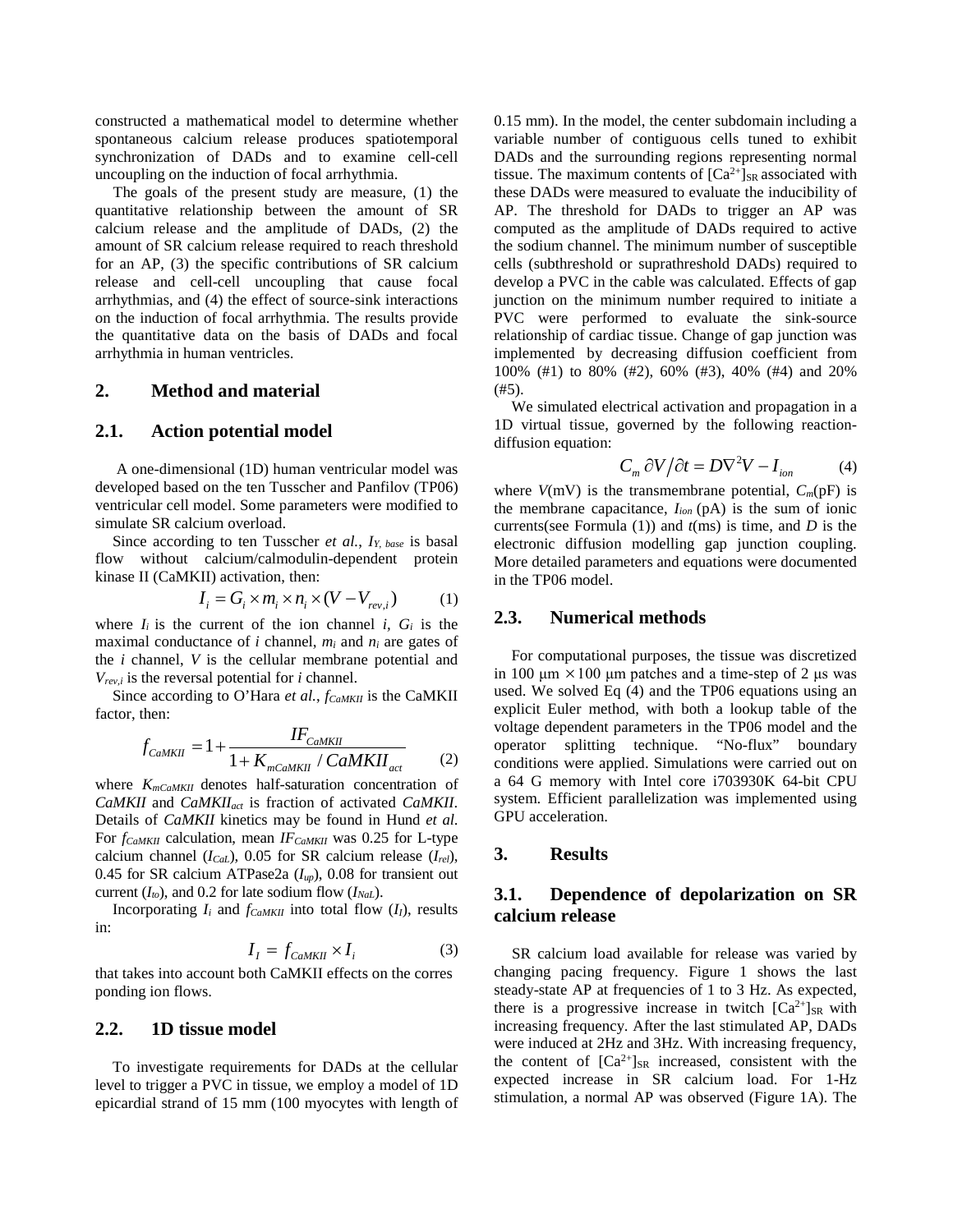subthreshold DAD was induced as  $[Ca^{2+}]_{SR}$  rose at 2Hz (Figure 1B). At 4 Hz, depolarization was sufficient to trigger a regenerative AP (Figure 1C).



Figure 1. Cellular simulation of action potentials (APs) with 1-, 2-, and 3-Hz stimulation. A: Normal AP at 1Hz; B: Subthreshold DAD was induced high-frequency (2Hz); C: Suprathreshold DAD was triggered by SR calcium overload at 3Hz.

## **3.2. Requirements for DADs to trigger PVCs in a 1D homogeneous tissue**



Figure 2. Requirements for DADs to trigger excitation waves in well-couple 1D cable. A: The subthreshold DAD did not trigger an excitation wave; B: The suprathreshold DAD successfully propagated into the surrounding tissue.

To investigate how local epicardium with DADs overcomes electronic source-sink mismatches to trigger PVCs, we constructed a 1D epicardial tissue model in which the central region contained cells susceptible to DADs. The outer surrounding regions contained normal cells. The number of susceptible myocytes in the central region was then progressively increased until DADs triggered APs that propagated successfully into the surrounding normal tissue. For the subthreshold DADs, although cells in the cable were susceptible to subthreshold DADs, the DAD failed to trigger a PVC (Figure 2A). Same as for subthreshold DADs, enough suprathreshold DAD cells successfully overcome the sink-source mismatch to produce an excitation wave (Figure 2B).

## **3.3. Effects of SR calcium overload and cell-cell uncoupling on the inducibility of PVC: source–sink relationship**



Figure 3. Effect of SR calcium content and gap junction uncoupling on the inducibility of PVCs. A: Depolarized potential increased with SR calcium load; B: The cell number required for DADs to trigger PVCs significantly decreased with gap junction uncoupling. #1: 100% gap junction; #2: 80% gap junction; #3: 60% gap junction; #4: 40% gap junction; #5: 20% gap junction.

Subcellular SR function analysis has shown that DAD amplitude is generally to be  $[Ca^{2+}]_{SR}$ -dependent. Augmented SR calcium load increased spontaneous SR calcium release, promoting membrane depolarization toward the threshold to trigger an AP, the precursor of PVC (Figure 3). The minimum of peak  $[Ca^{2+}]_{SR}$ contributed to the threshold DAD amplitude (20.7 mV, from -86.2 mV to -65.5 mV) required to depolarize the cell to trigger an AP was 4.45 mM (Figure 3A). For the suprathreshold DAD case, the length required to trigger a propagating excitation wave was 11.4 mm, corresponding to 76 myocytes. However, if the total SR calcium was increased to augment the DAD amplitude further above the AP threshold, the required number of cells decreased significantly.

To investigate the effect of gap junction uncoupling on the development of PVCs, we performed analogous